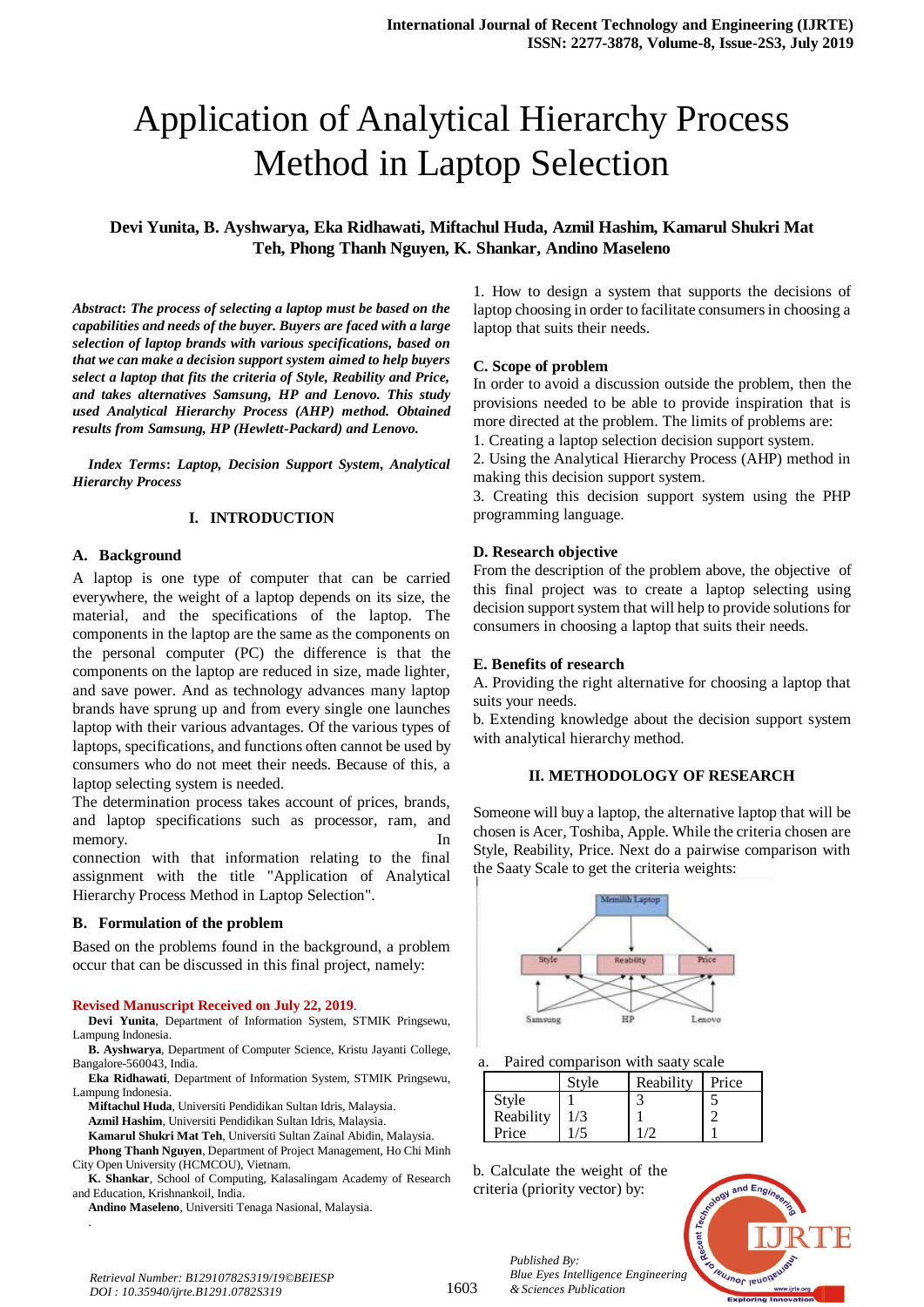## **Application of Analytical Hierarchy Process Method in Laptop Selection**

1) Make the value of the paired comparison be a decimal value and add up each column.

| , ans ans ass as caen consumer. |       |           |       |  |
|---------------------------------|-------|-----------|-------|--|
|                                 | Style | Reability | Price |  |
| Style                           | 1.00  | 3.00      | 5.00  |  |
| Reability                       | 0.33  | 2.00      | 3.00  |  |
| Price                           | 0.20  | 0.50      | 1.00  |  |
| Collumn                         | 1.53  | 4.50      | 8.00  |  |
|                                 |       |           |       |  |

Column

- 1 : 1.00+0.33+0.20=1.53
- $2: 3.00+2.00+0.50 = 4.50$
- 3:  $5.00+3.00+1.00 = 8.00$
- 2) normalization of the value of each paired comparison matrix column by dividing each value in the matrix column with the corresponding column sum results.

|           | Style | Reability | Price |
|-----------|-------|-----------|-------|
| Style     | 0.65  | 0.67      | 0.62  |
| Reability | 0.22  | 0.22      | 0.25  |
| Price     | 0.13  | 0.11      | 0.13  |

How to normalize each value: Column 1 row 1 (1.00) divided by the sum of results per column (1.53) the results enter column 1 row 1 0.65 and so on until all values are met.

3) Calculate the average value of the sum of each matrix line

|           |       |           |       | Vector |
|-----------|-------|-----------|-------|--------|
|           | Style | Reability | Price | Scale  |
| Style     | 0.65  | 0.67      | 0.62  | 0.65   |
| Reability | 0.22  | 0.22      | 0.25  | 0.23   |
| Price     | 0.13  | 0.11      | 0.13  | 0.12   |

Obtain vector priority values: Line 1:  $0.65 + 0.67 + 0.62 / n =$ 0.65 Line 2:  $0.22 + 0.22 + 0.25 / n = 0.23$  Line 3:  $0.13 + 0.11$  $+ 0.1113 / n = 0.12$ 

n = Number of criteria used.

c. Calculate CI

|           |       |           |       | Scale  |
|-----------|-------|-----------|-------|--------|
|           | Style | Reability | Price | Vector |
| Style     | 1.00  | 3.00      | 5.00  | 0.65   |
| Reability | 0.33  | 1.00      | 2.00  | 0.23   |
| Price     | 0.20  | 0.50      | 1.00  | 0.12   |
| Collumn   | 1.53  | 4.50      | 8.00  |        |

[ = xamג**1,53** x **0,65**] + [**4,50** x **0,23**] + [**8,00** x **0,12**]  $= 3.03$ 

CI = 
$$
(\text{Imax} - \text{n}) / \text{n-1}
$$
  
=  $(3,03-3) / 2 = 0,02$ 

| able | IR |
|------|----|
|      |    |

| Ordo               |      |      |      | Ordo   |      |
|--------------------|------|------|------|--------|------|
| Matrix             | RI   | Ordo | l RI | Matrix | RI   |
|                    | 0    | 6    | 1.24 | 11     | 1.51 |
|                    |      |      |      |        |      |
| 2                  | 0    | 7    | 1.32 | 12     | 1.48 |
|                    |      |      |      |        |      |
| 3                  | 0.58 | 8    | 1.41 | 13     | 1.56 |
|                    |      |      |      |        |      |
| 4                  | 0.9  | 9    | 1.45 | 14     | 1.57 |
|                    |      |      |      |        |      |
| 5                  | 1.12 | 10   | 1.49 | 15     | 1.59 |
| . $CD$<br>$ C1/1D$ |      |      |      |        |      |

So:  $CR = CI / IR$ 

 $= 0.02 / 0.58$  $= 0.03$ 

d. New hierarchy arrangement (complete with criteria weights)



e. Calculation of alternative weights for Style criteria

a. Pairwise comparison

| Style   | Samsung | $H_{D}$ | Lenovo |
|---------|---------|---------|--------|
| Samsung |         |         |        |
| ١n      |         |         |        |
| enovo   |         |         |        |

b. Criteria weight (vector priority)

| Decimal value and sum of each column |         |                   |        |  |  |
|--------------------------------------|---------|-------------------|--------|--|--|
| Style                                | Samsung |                   | Lenovo |  |  |
| Samsung                              | 1.00    | 8.00              | 5.00   |  |  |
| .1p                                  | 0.33    | l.00              | 0.33   |  |  |
| Lenovo                               | 0.20    | 00.8              | .00    |  |  |
| Collumn                              | 1.53    | $^{\prime\prime}$ | 6.33   |  |  |

Normalization

| Style   | Samsung | H <sub>p</sub> | Lenovo |
|---------|---------|----------------|--------|
| Samsung | 0.65    | ).43           | 0.79   |
| Hp      | . 22    | 0.14           | 0.05   |
| enovo   |         | ,43            |        |

Get the priority vector

| Style   | Samsung Hp |     | Lenovo | Priority vector |
|---------|------------|-----|--------|-----------------|
| Samsung | 1.00       | .00 | 5.00   | ).62            |
| Hp      | 0.33       | .00 | ).33   | 14              |
| Lenovo  | 0.20       | 00  |        | 24              |



1604 *Published By: Blue Eyes Intelligence Engineering & Sciences Publication*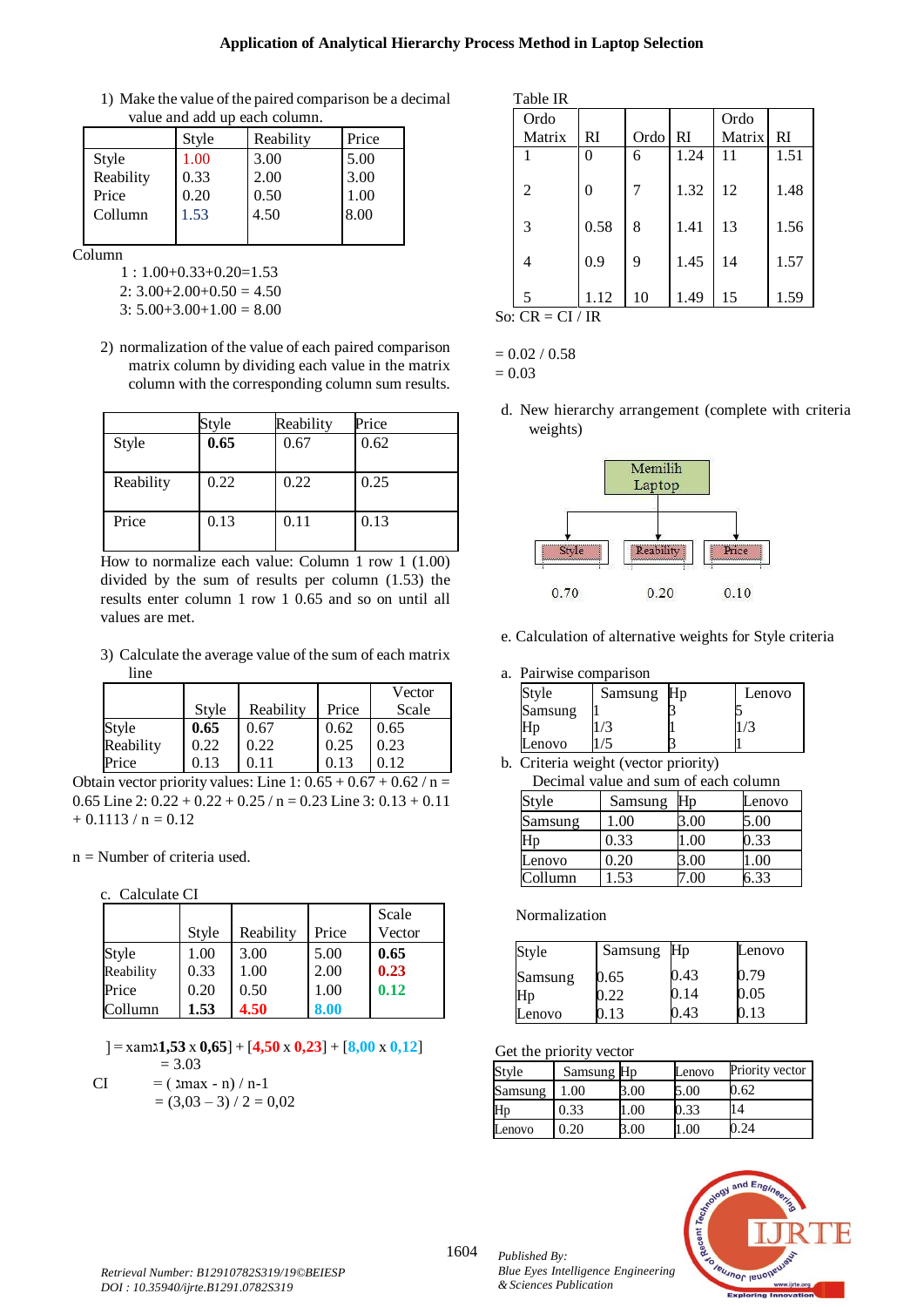f. Alternative weight calculations for Reliability criteria

a. Pairwise comparison

| Reability | Samsung | Lenovo |
|-----------|---------|--------|
| samsung   |         |        |
|           |         |        |
| Lenovo    |         |        |

b. Criteria weight (vector priority), Being a decimal and sum up each column

| Reability | Samsung | Hp |   | Lenovo |
|-----------|---------|----|---|--------|
| Samsun    |         |    | 3 | 0.2    |
| g<br>Hp   | 0.33    |    |   | 0.33   |
| Lenovo    | 5       |    | 3 |        |
| Collumn   | 6.33    |    |   | 1.53   |

| Normalization |         |      |        |  |
|---------------|---------|------|--------|--|
| Style         | Samsung |      | Lenovo |  |
| Samsung 0.16  |         | ).43 | 0.13   |  |
|               | 0.05    | 0.14 | 0.22   |  |
| Lenovo        | 0.79    | ).43 | 0.65   |  |

|              | Get the priority vector |      |        |          |
|--------------|-------------------------|------|--------|----------|
| Style        | Samsung HP              |      | Lenovo | Priority |
|              |                         |      |        | Vector   |
| Samsung 0.16 |                         | 0.43 | 0.13   | 0.24     |
| HP           | 0.05                    | 0.14 | 0.22   | 0.14     |
| Lenovo       | 0.79                    | 0.43 | 0.65   | 0.62     |

g. Calculation of alternative weights for Price criteria a. Pairwise comparison

| Price   | Samsung | Lenovo |
|---------|---------|--------|
| samsung |         |        |
|         |         |        |
| Lenovo  |         |        |

b. Criteria weight (vector priority), Being a decimal and sum up each column

| Reability | Samsung | ٦n | Lenovo |
|-----------|---------|----|--------|
| Samsung   |         |    | $-00$  |
| Hp        | າາ      |    |        |
| Lenovo    |         |    |        |

Normalization

| Price   | Samsung | Hp   | Lenovo |
|---------|---------|------|--------|
| Samsung | 0.55    | .69  | ).33   |
| Нŋ      | ).18    | 1.23 |        |
| Lenovo  |         | 0.08 | 0.17   |
| Collumn | 83      |      |        |

|       | Get the priority vector |        |                 |
|-------|-------------------------|--------|-----------------|
| Style | Samsung Hp              | Lenovo | Priority vector |

| Samsung | 69 | v. J. | U.JJ  |
|---------|----|-------|-------|
| Hp      |    | v.J   | v. JU |
| Lenovo  |    |       |       |

h. Alternative ranking (the sum of the multiplication of each alternative weight with the weight of the corresponding criteria)

|         |      | Style Reability Price |      |   | Priority<br>vector |
|---------|------|-----------------------|------|---|--------------------|
| Samsung | 0.62 | 0.24                  | 0.53 | X | 5.00               |
| Нp      | 0.14 | 0.14                  | 0.30 |   | 0.33               |
| enovo   | 0.24 | 0.62                  |      |   |                    |

|         | Style              | Reability          | Price          | Priority  |
|---------|--------------------|--------------------|----------------|-----------|
|         |                    |                    |                | vector    |
| Samsung | 0.43               | 0.05               | 0.05           | 0.53      |
|         | $(0.62 \text{ x})$ | (0.24 x)           | $(0.53 \times$ | $(0.43 +$ |
|         | 0.70)              | 0.20)              | 0.10)          | $0.05+$   |
|         |                    |                    |                | 0.05)     |
| Hp      | 0.10               | 0.03               | 0.03           | 0.16      |
|         | (0.14 x)           | (0.14 x)           | (0.30 x)       | (0.10)    |
|         | 0.70)              | 0.20               | (0.10)         | $+0.03$   |
|         |                    |                    |                | $+0.03$   |
| Lenovo  | 0.17               | 0.13               | 0.02           | 0.32      |
|         | (0.24 x)           | $(0.62 \text{ x})$ | (0.17 x        | (0.17)    |
|         | 0.70)              | 0.20)              | (0.10)         | $+0.13+$  |
|         |                    |                    |                | 0.02)     |

## **III. IMPLEMENTATION RESULTS**



| ٠ |  |
|---|--|
|   |  |

## **IV. CONCLUSIONS AND SUGGESTIONS**

## **A. Conclusion**

Based on the response given by the client, it can be concluded that the decision support system that has been made is

enough to help the client in choosing a laptop that suits his

*Published By:*

*& Sciences Publication* 



*Retrieval Number: B12910782S319/19©BEIESP DOI : 10.35940/ijrte.B1291.0782S319*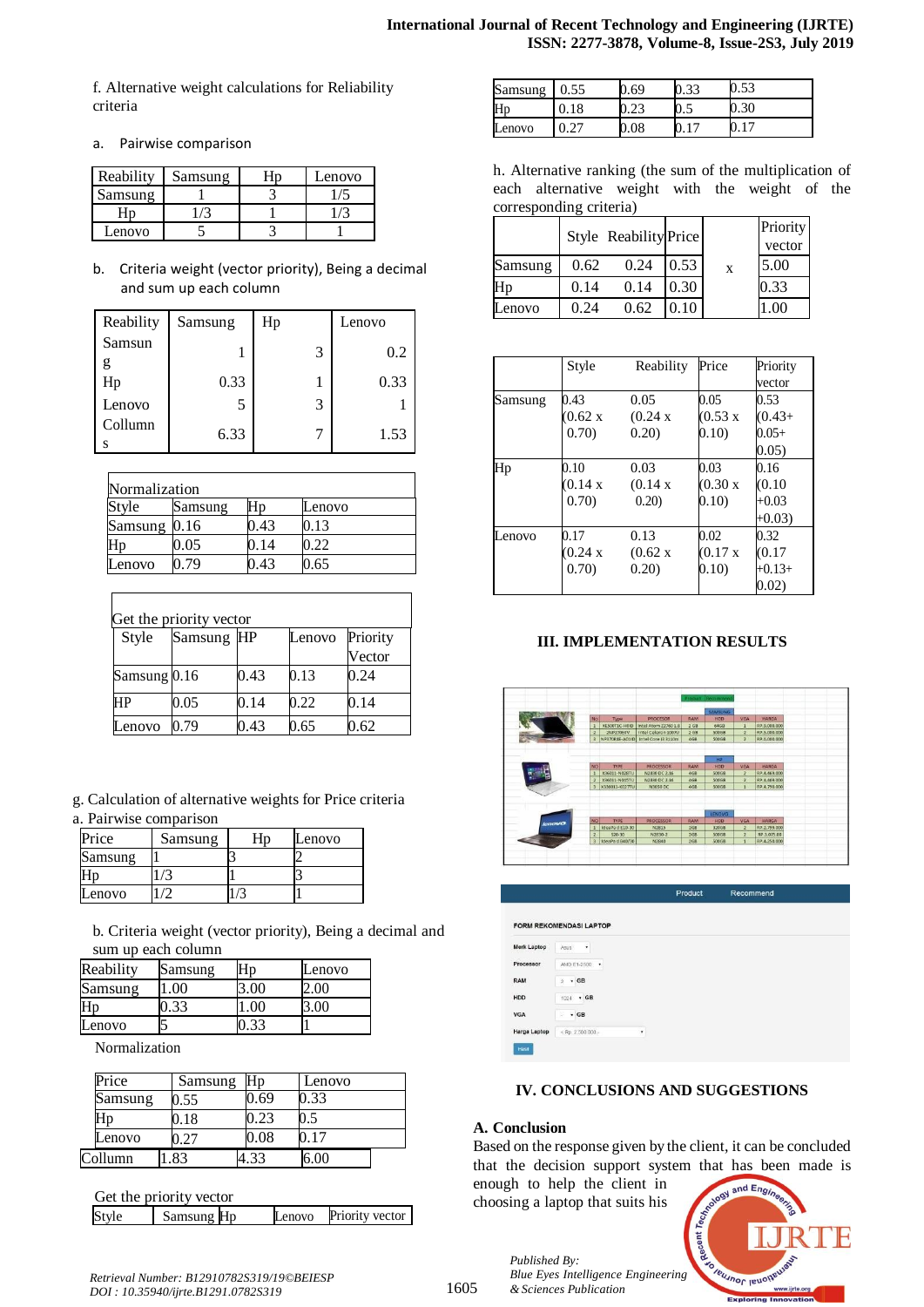needs. Ranking results are in accordance with the above criteria

It obtained in the order namely: Samsung, HP and Lenovo, which have been inputted by clients such as laptop brands, processors, RAM, HDD, VGA, and prices.

- **B. Suggestion**
- 1. In the future this DSS can be made online so that all users can use it as a reference for purchasing laptops.
- 2. Complete the brand and type of laptop and its specifications so that, the selection is not limited to a few brands.
- 3. Add images of each brand and type so that users can immediately see the picture of the laptop

#### **REFERENCES**

- [1]. Elisabet Yunaeti Anggraeni, Pardimin, Ihsan Dacholfany, Akla, Miftachul Huda, Kamarul Shukri Mat Teh, Aminudin Hehsan, Juhazren Junaidi, Farahwahida Mohd Yusof, Hafiza Abas, Mohd Fauzi Abu Husin, Dina Apriani, Aliza Abdul Latif, Andino Maseleno, Modelling effectivenes of IS learning methodology with AHP method, International Journal of Engineering and Technology(UAE), Vol. 7, No. 4, 2018, pp. 4708-4714.
- [2]. Andino Maseleno, Alicia Y.C. Tang, Moamin A. Mahmoud, Marini Othman, Suhendi Saputra, Muhamad Muslihudin, Fuzzy AHP Method to Determine Headache Types based on Symptoms, Investigacion Clinica, Vol. 58, No. 1, 2017.
- [3]. K. Shankar, S.K. Lakshmanaprabu, Deepak Gupta, Andino Maseleno, Victor Hugo C. De Albuquerque, Optimal feature-based multi-kernel SVM approach for thyroid disease classification, The Journal of Supercomputing, Springer, Vol. 74, no. 259, 2018, pp. 1-16.
- [4]. Noca Yolanda Sari, Miftachul Huda, Kamarul Shukri Mat Teh, Anggia Sari, Ramona Ramli, Andino Maseleno, Decision support system for determining chili plant using fuzzy multiple attribute decision making, International Journal of Engineering and Technology(UAE), Vol. 7, No. 4, pp. 3556-3562, 2018.
- Satria Abadi, Miftachul Huda, Kamarul Shukri Mat Teh, Zulkiflee Haron, Mohd. Nasir Ripin, Aminudin Hehsan, Shamsul Sarip, Muhamad Rafiqi Hehsan, Musfika Amrullah, Andino Maseleno, Hazard Level of Vehicle Smoke by Fuzzy Multiple Attribute Decision Making with Simple Additive Weighting Method, International Journal of Pharmaceutical Research, Vol. 10, Issue 4, 2018.
- Tri Susilowati, P. Manickam, G. Devika, K. Shankar, Latifah, Muhamad Muslihudin, Wahidah Hashim, Miftachul Huda, Aleksandr Aleeksevich Korostelev, Andino Maseleno, Decision Support System for Determining Lecturer Scholarships for Doctoral Study Using CBR (Case-Based Reasoning) Method, International Journal of Recent Technology and Engineering (IJRTE), 2019. pp. 3281-3290.
- [7]. Muhamad Muslihudin, M. Ilayaraja, K. Sathesh Kumar, K. Shankar, Jauharotun Jamilah, Dita Novitasari, Miftachul Huda, Wahidah Hashim, Irina V. Rudenko, Andino Maseleno, Decision Support System in Kindergarten Selection using TOPSIS Method, International Journal of Recent Technology and Engineering (IJRTE), 2019. pp.3291-3298.
- [8]. Muhamad Muslihudin, S. Hemalatha, K. Shankar, Eswaran Perumal, Nofiyanti, Satria Abadi, Wahidah Hashim, Andino Maseleno, Application of Expert System for Determining Export Quality Pepper Seeds using Website-Based Forward Chaining Method, International Journal of Recent Technology and Engineering (IJRTE), 2019. pp. 3319-3329.
- [9]. Muhamad Muslihudin, Rizky Purnama, Wahidah Hashim, Andino Maseleno, Selection of Temporary Landfill using Fuzzy Multiple Attribute, International Journal of Innovative Technology and Exploring Engineering, 2019. pp.598-604.
- [10]. Lakshmanaprabu, R.M. Vidhyavathi, Andino Maseleno, Charismatic Document Clustering through Novel K-Means Non-negative Matrix Factorization (KNMF) Algorithm using Key Phrase Extraction, International Journal of Parallel Programming,

Springer, 2018, pp. 1-19.

- [11]. K. Shankar, S.K. Lakshmanaprabu, Deepak Gupta, Andino Maseleno, Victor Hugo C. De Albuquerque, Optimal feature-based multi-kernel SVM approach for thyroid disease classification, The Journal of Supercomputing, Springer, Vol. 74, no. 259, 2018, pp. 1-16.
- [12]. M. Miftakul Amin, Adi Sutrisman, Deris Stiawan, Andino Maseleno, Design Restful WebService of National Population Database for supporting E-health interoperability service, Journal of Theoretical and Applied Information Technology, vol. 96, issue 15, 2018.
- [13]. A.H. Motlagh, S.V. Klyuev, Aravindhan Surendar, Aygul Z. Ibatova, Andino Maseleno, Catalytic Gasification of Oil Sludge with Calcined Dolomite, Petroleum Science and Technology, Taylor and Francis, pp. 1-5, 2018.
- [14]. Aravindhan Surendar, Alireza Bozorgian, Andino Maseleno, Lubov K. Ilyashenko, Meysam Najafi, Oxidation of Toxic Gases via Ge-B36N36 and Ge-C72 Nanocages as Potential Calaysts, Inorganic Chemistry Communications, Elsevier, Vol. 96, October 2018, pp. 206-210.
- [15]. Abdolhamid Namdarian, Amin Goljanian Tabrizi, Andino Maseleno, Abdolkhaled Mohammadi, Seyyed Ebrahim Mossavifard, One step synthesis of rGO-Ni3S2 nano-cubes composite for high-performance supercapacitor electrodes, International Journal of Hydrogen Energy, Elsevier, vol. 43, Issue 37, 13 September 2018, pp.17780-17787.
- [16]. Aravindhan Surendar, Lina G. Akhmetov, Lubov K. Ilyashenko, Andino Maseleno, Vahid Samavatian, Effect of thermal cycle loadings on mechanical properties and thermal conductivity of a porous lead-free solder joint, IEEE Transactions on Components, Packaging, and Manufacturing Technology, 2018, pp. 1769-1776.
- [17]. Aravindhan Surendar, Vahid Samavatian, Andino Maseleno, Aygul Z. Ibatova, Majid Samavatian, Effect of solder layer thickness of thermo-mechanical reliability of a power electronic system, Journal of Material Science: Materials in Electronics, Springer, September 2018, Volume 29, Issue 17, pp. 15249-15258.
- [18]. Majid Samavatian, Lubov K. Ilyashenko, Aravindhan Surendar, Andino Maseleno, Vahid Samavatian, Effect of System Design on Fatigue Life of Solder Joints in BGA Packages Under Vibration at Random Frequencies, Journal of Electronic Materials, November 2018, Volume 47, Issue 11, pp. 6781-6790.<sup>T</sup>
- [19]. Ilgar Javanshir, Andino Maseleno, Shahin Tasoujian, Majid Oveisi, Optimization of suspension system of heavy off-road vehicle for stability enhancement using integrated anti-roll bar and coiling spring mechanism, Journal of Central South University, September 2018, Volume 25, Issue 9, pp 2289–2298.
- [20]. Andino Maseleno, Alicia Y.C. Tang, Moamin A. Mahmoud, Marini Othman, K. Shankar, Big Data and E-Learning in Education, International Journal of Computer Science and Network Security, 2018, Vol. 18, No. 5, pp. 171- 174.
- [21]. Muhammad Assahubulkahfi, Yahaya Md. Sam, Andino Maseleno, Miftachul Huda, LQR Tuning by Particle Swarm Optimization of Full Car Suspension System, International Journal of Engineering and Technology(UAE), Vol. 7, No. 2.13, 2018, pp. 328-331.
- [22]. Dwi Kurniasih Kamarul Azmi Jasmi, Bushrah Basiron, Miftachul Huda, Andino Maseleno, The uses of fuzzy logic method for finding agriculture and livestock value of potential village, International Journal of Engineering and Technology(UAE), Vol. 7, No. 3, 2018, pp. 1091-1095.
- [23]. Hana Adela, Kamarul Azmi Jasmi, Bushrah Basiron, Miftachul Huda, Andino Maseleno, Selection of Dancer Member using Simple Additive Weighting, International Journal of Engineering and Technology(UAE), Vol. 7, No. 3, 2018, pp. 1096-1107.
- [24]. Tri Susilowati, M. Ihsan Dacholfany, Sudirman Aminin, Afiful Ikhwan, Badlihisham Mohd. Nasir, Miftachul Huda, Adi Prasetyo, Andino Maseleno, Fiqih Satria, Sri Hartati, Wulandari, Getting Parents Involved in Child's School: Using Attendance Application System based on SMS Gateway, International Journal of Engineering and Technology(UAE), Vol. 7, No. 2.27, 2018, pp. 167-174.
- [25]. Andino Maseleno, Alicia Y.C. Tang, Moamin A. Mahmoud, Marini Othman, Suhendi



*Retrieval Number: B12910782S319/19©BEIESP DOI : 10.35940/ijrte.B1291.0782S319*

1606 *Published By:*

*Blue Eyes Intelligence Engineering & Sciences Publication*